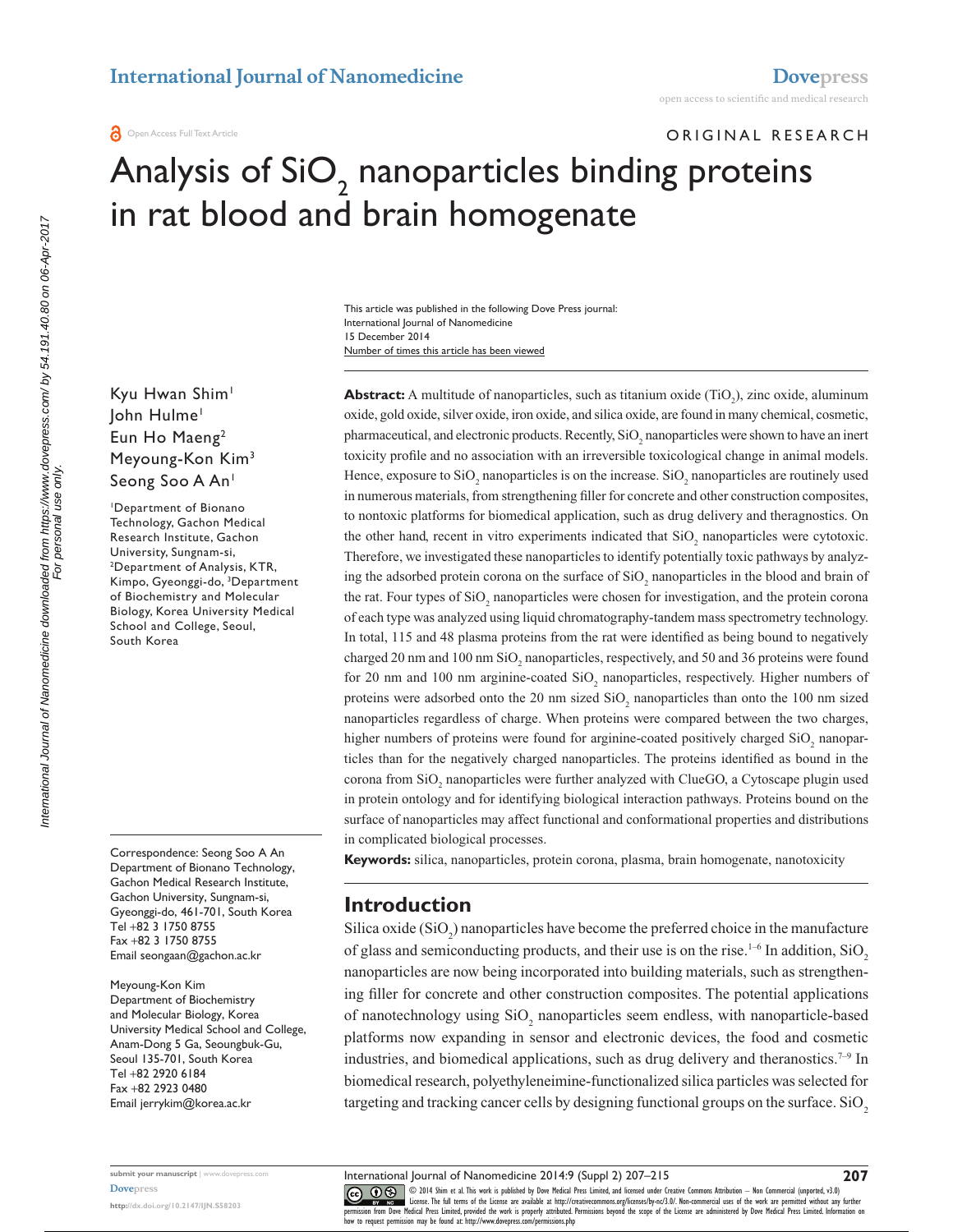nanoparticles can also be made porous, acting as nontoxic biocompatible vehicles for intracellular delivery of drugs.

In the early research on nanoparticles, their toxicity profiles were principally determined according to particle size.<sup>10</sup> As more and more variants of  $SiO_2$  nanoparticles became available, it was apparent that size alone could not adequately explain the diverse outcomes and heterogenous toxicity profiles. More recently, in vitro experiments with  $\mathrm{SiO}_2$  nanoparticles using the human reconstituted epidermis model (EpiDerm™ 3D, MatTek Corporation, Ashland, MA, USA) have clearly shown a high degree of cytotoxicity.<sup>10,11</sup> When  $15 \text{ nm SiO}_2$  nanoparticles were investigated for their cellular toxicity in vitro using A43 human skin epithelial cells and A549 human lung epithelial cells, their cytotoxicity was found to be due to oxidative stress and induction of apoptosis.12 Further, reduced growth of U87 human astrocytoma cells was observed on exposure to  $12 \text{ nm } \text{SiO}_2$ nanoparticles at higher concentrations (25 µg/mL).<sup>13</sup> In vitro and in vivo studies have reported that  $SiO_2$  nanoparticles cause damage to the cardiovascular system.14 Moreover, mice treated with  $SiO_2$  nanoparticles showed signs of oxidative stress and an inflammatory response,<sup>15</sup> with the administered nanoparticles accumulating mainly in the lung, liver, and spleen.<sup>16–18</sup> In all cases, the cytotoxic mechanism was suggested to involve pathways for oxidative stress and induction of apoptosis in the mitochondria.19–24 On the other hand, administration of  $SiO_2$  nanoparticles in rats did not have any toxic effect, except for formation of granuloma in the liver and spleen.<sup>25</sup>

In the in vivo setting, when reconstituted nanoparticles in solution are administered via intravenous or intracerebral injection, nanoparticles would encounter proteins from blood or cerebrospinal fluid, which would influence their interactions at the cellular and tissue levels. Hence, proteomic analyses of proteins bound on the surface of nanoparticles, known as protein corona, might improve our understanding of the role of nanoparticles in activating certain cytotoxic pathways. Each surface modification would dictate the overall surface charge, size, stability, and cell specificity of nanoparticles in a targeted drug delivery, determining interactions with critical factors and the cytotoxicity and efficiency of cellular uptake. Analyzing the protein corona could also provide clues enabling prediction of the long-term effects of nanoparticles, as well as their clearance. Recently,  $SiO_2$  nanoparticles were reported to have affinity for a wide range of proteins.<sup>26</sup> In addition, interactions between  $\text{SiO}_2$  nanoparticles and lysozymes seem to be determined by the size and structure of the nanoparticles when preferentially activating certain enzymes.<sup>27</sup> Therefore,

according to the above reports,  $SiO_2$  nanoparticles may interact with many diverse cellular and extracellular proteins, which may be influential factors for in vivo interactions.

In this work, interactions between  $\mathrm{SiO}_2$  nanoparticles and proteins from blood and brain homogenates were analyzed for assessing their potential interactive pathways, and the adsorbed protein corona from blood and brain tissue were identified on the surface of  $SiO_2$  nanoparticles. Four types of  $SiO<sub>2</sub>$  nanoparticles, 20 nm and 100 nm in size with positive and negative charges, were selected and investigated using a proteomics approach with liquid chromatography-tandem mass spectrometry (LC-MS/MS) technology. Identified bound proteins in the protein corona from  $SiO_2$  nanoparticles were further analyzed with ClueGO, a Cytoscape (National Institute of General Medical Sciences, Bethesda, MD, USA) plugin used in the investigation of protein ontology and potential interactions between  $SiO_2$  nanoparticles and biological processes, which may affect functional and conformational properties in complicated systems.

# **Materials and methods** Preparation of nanoparticles

 $\mathrm{SiO}_2$  nanomaterials (20 nm and 100 nm in size) were obtained from E&B Nanotech Co, Ltd, (Gyeonggi-do, Korea). L-arginine was used to protonate the silanol groups on the surface of the  $SiO_2$  nanoparticles and inhibited hydrogen bonding.28 In brief, negatively charged 20 nm and 100 nm SiO<sub>2</sub> nanoparticles (SiO<sub>2</sub><sup>EN20(−)</sup> and SiO<sub>2</sub><sup>EN100(−)</sup>) were diluted in deionized water, then vigorously mixed with L-arg (R) solution at around 298 K for one hour. The mixture was titrated using HCl solution, and physicochemical properties were verified including average size, morphology, and zeta potential.<sup>28</sup> The mean size of the SiO<sub>2</sub><sup>EN20(−)</sup> and SiO<sub>2</sub><sup>EN100(−)</sup> nanoparticles was 20±2 nm and 90±13 nm, respectively, and the mean size of the 20 nm and 100 nm arginine-coated  $SiO<sub>2</sub>$ nanoparticles  $(SiO_2^{\text{EN20(R)}}, SiO_2^{\text{EN100(R)}})$  was determined to be 21±2 nm and 92±9 nm, respectively. The zeta potentials were measured to be +60 to –20 mV (SiO<sub>2</sub><sup>EN20(−)</sup>), –70 to +70 mV  $(SiO_2^{EN20(R)})$ , –80 to –20 mV  $(SiO_2^{EN100(-)})$ , and –60 to +60 mV  $(SiO_2^{\text{EN100(R)}}).$ 

# Preparation of plasma and brain homogenate

Rat plasma samples were collected in a sodium/heparin anticoagulant tube to prevent blood clotting and centrifuged for 30 minutes at  $850\times$  g to separate the plasma from blood cells. The supernatant (plasma) was transferred, aliquoted, and stored at −80°C.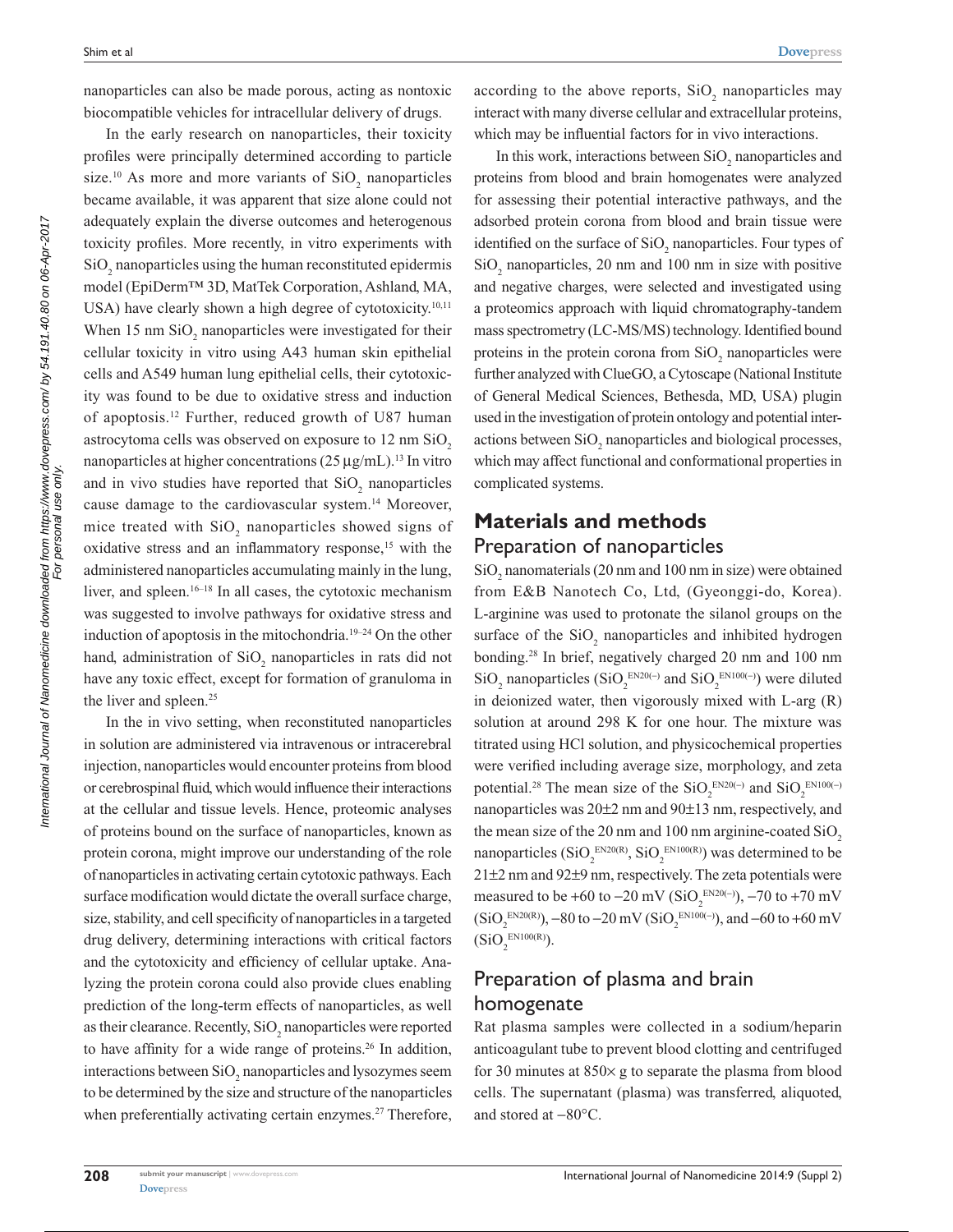Whole brains were obtained from adult rats immediately after euthanasia. The left hemisphere of the brain was stored in formalin at 4 $\rm ^{o}C$  for immunohistochemistry. A 10% (w/v) homogenate for protein analysis was prepared as follows: samples taken from the right hemisphere of the brain were homogenized with a phosphate-buffered saline solution containing ceramic beads in a Ribolyser tube (Hybaid Ltd, Ashford, UK). This was dispensed into 2 mL tubes and centrifuged for an additional 30 minutes, after which the supernatant was stored at −80°C.

# Incubation of  $\text{SiO}_2$  nanoparticles with plasma and brain homogenate

Prior to the binding experiment with  $SiO_2$  nanoparticles, plasma was centrifuged at  $22,000 \times g$  for 30 minutes at  $4^{\circ}$ C, and 500 µL of supernatant were transferred into a new tube.  $SiO<sub>2</sub>$  nanoparticle concentrations were prepared using phosphate-buffered saline. Because  $20 \text{ nm SiO}_2$  nanoparticles have a larger surface area than  $100 \text{ nm } \text{SiO}_2$  nanoparticles at the same concentration, each concentration was calculated to adjust identical surface area between 20 nm and 100 nm  $\mathrm{SiO}_2$  nanoparticles during incubation. The 20 nm and 100 nm  $\mathrm{SiO}_2$  nanoparticles were diluted to 0.2 mg/mL and 1 mg/mL, respectively, in phosphate-buffered saline. Rat plasma and brain homogenate were added separately to all four types of  $SiO<sub>2</sub>$  nanoparticles, and incubated for one hour at 37°C. After incubation, the solution was centrifuged for 30 minutes at  $18,000\times$  g and then washed three times with 1 mL phosphatebuffered saline. Afterwards, the bound proteins in the SiO<sub>2</sub> nanoparticles were analyzed by LC-MS/MS.

## Analysis of proteins by LC-MS/MS

The LC-MS/MS was performed by Diatech Korea Co, Ltd, (Seoul, South Korea). The methodology used is described in detail below.

#### Enzymatic in-gel digestion

The proteins, separated by sodium dodecyl sulfatepolyacrylamide gel electrophoresis, were excised from the gel, and the pieces of gel including the proteins were destained using 50% acetonitrile with 50 mM  $\rm NH_4HCO_3$  and vortexed to completely remove the Coomassie brilliant blue. The pieces of gel were dehydrated in 100% acetonitrile and vacuum-dried with a SpeedVac® device (Thermo Fisher Scientific Inc., Waltham, MA, USA) for 20 minutes. The pieces of gel were reduced by 10 mM DTT in 50 mM  $\rm NH_4HCO_3$  for 45 minutes at 56°C for digestion. Next, the cysteines were alkylated with 55 mM iodoacetamide in 50 mM  $NH<sub>4</sub>HCO<sub>3</sub>$ 

for 30 minutes in the dark. Finally, each piece of gel was treated with  $12.5$  ng/ $\mu$ L sequencing grade-modified trypsin (Promega, Madison, WI, USA) in 50 mM  $\mathrm{NH}_4\mathrm{HCO}_3$  buffer (pH 7.8) at 37°C overnight. Following digestion, 5% formic acid in 50% acetonitrile solution at room temperature for 20 minutes was used to extract the tryptic peptides. After drying the supernatants, resuspended samples in 0.1% formic acid were purified and concentrated using C18 ZipTips (EMD Millipore, Billerica, MA, USA) before analysis by mass spectrometry.

## Nanoliquid chromatography-electrospray ionization-tandem mass spectrometry

The tryptic peptides were loaded onto a fused silica microcapillary column (12 cm  $\times$  75 µm) packed with C18 reversed phase resin  $(5 \mu m, 200 \text{ Å})$ . Liquid chromatography separation was performed as follows: a gradient of 3%–40% solvent B (acetonitrile containing 0.1% formic acid) solvent A (deionized water containing 0.1% formic acid), with a flow rate of 250 nL per minute, for 60 minutes. The column was directly connected to an LTQ™ linear ion-trap mass spectrometer (Thermo Electron Corporation, CA, San Jose, USA) equipped with a nanoelectrospray ion source. The electrospray voltage was set at 1.95 kV. The threshold for switching from mass spectrometry to tandem mass spectrometry was 500. The collision energy for tandem mass spectrometry was 35% of the main radio frequency amplitude. The duration of activation was 30 msec. All spectra were acquired in data-dependent scan mode. Each mass spectrometry scan was preceded by five tandem mass spectrometry scans corresponding to the most intense to the fifth most intense peaks of the full mass spectrometry scan. Repeat count of peak for dynamic exclusion was 1, and its repeat duration was 30 seconds. The duration of dynamic exclusion was set for 180 seconds. Width of exclusion mass was ±1.5 Da, and the list size of dynamic exclusion was 50.

#### Database searching and validation

The acquired liquid chromatography-electrospray ionizationtandem mass spectrometry fragment spectra were searched in the BioWorksBrowser™ (version Rev. 3.3.1 SP1, Thermo Fisher Scientific Inc.) with the SEQUEST search engines against the National Center for Biotechnology Information (<http://www.ncbi.nlm.nih.gov/>) nonredundant *Mus musculus* database (August 20, 2008 version). The searching conditions were trypsin enzyme specificity, a permissible level for two missed cleavages, peptide tolerance; ±2 amu, a mass error of ±1 amu on fragment ions, and fixed modifications of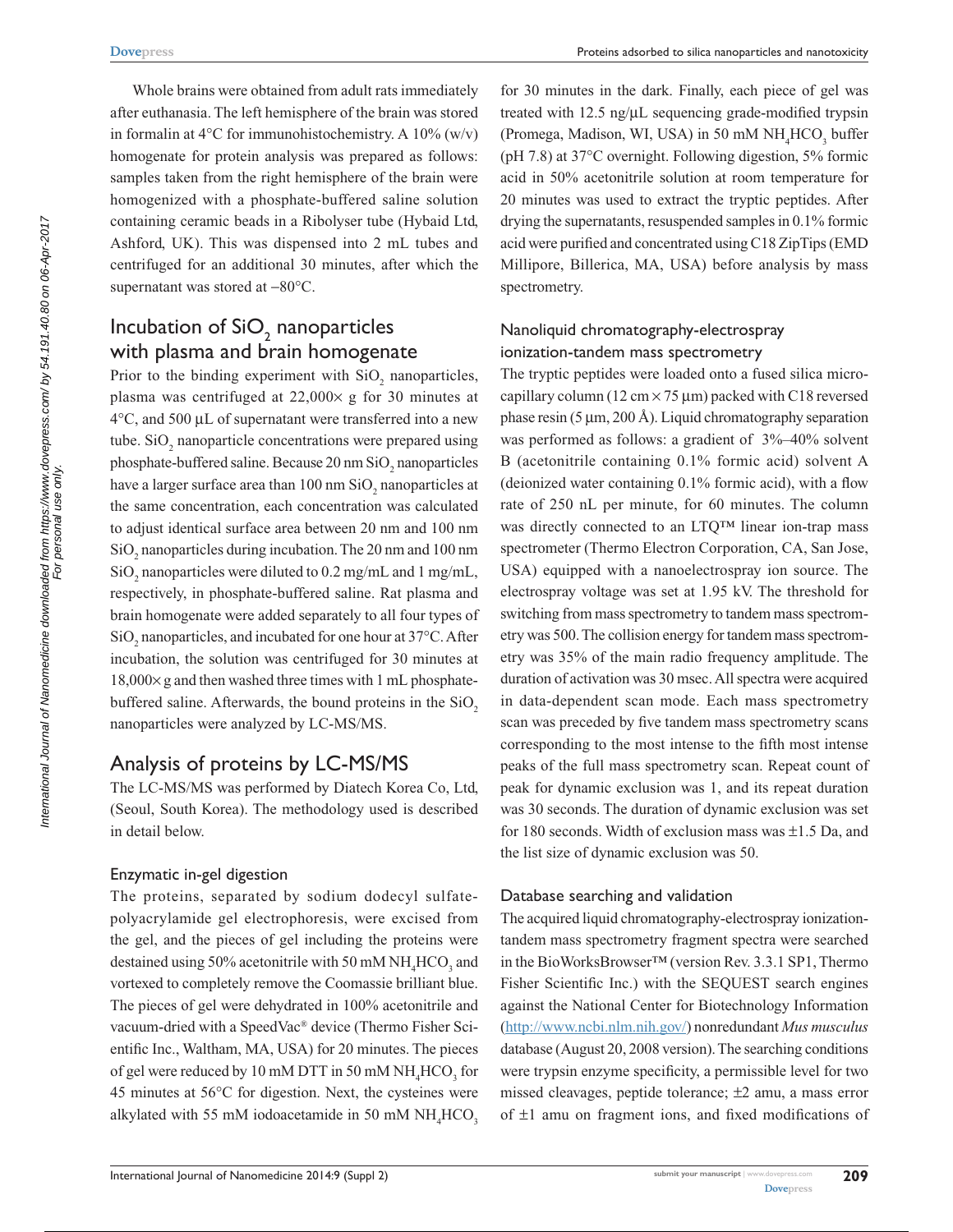carbamidomethylation of cysteine (+57 Da) and oxidation of methionine (+16 Da) residues. The ∆Cn was 0.1, the Xcorr values were 1.8 (+1 charge state), 2.3 (+2), and 3.5 (+3), and the consensus score was 10.15 for the SEQEST criteria. The consensus score was used for the selection criteria, where the corresponding score to within 1% would have a higher degree of false discovery rate in our results.

#### ClueGO

Cytoscape is powerful software which can visualize the relationship between proteins and genetic interactions. The Cytoscape plugin, ClueGO, allows analysis of gene ontology and biological gene processes acting in concert with other interacting proteins.29 The ClueGO program was used to analyze the single or cluster of genes, according to the respective organisms with different identifier types. ClueGO used precompiled files, such as GO, KEGG, and BioCarta, to increase the speed of ClueGO analysis. In this work, the biological process of GO was used to visualize the network of biological processes related to protein corona. Statistical tests were used to calculate the *P*-value and statistical significance for each group. Moreover, it was possible to regulate network types from detailed networks to global networks. The global network simplified the biological processes by adjusting the significance of particular genes. In contrast, the detailed network displayed very specific interacting processes. After starting the functional analysis, ClueGO displayed the visualized network interactions, an information table for associated genes, and a significance histogram for each group, as well as a chart overview of the functional groups.

## **Results**

Plasma and brain homogenate proteins on the surface of SiO<sub>2</sub> nanoparticles were identified and classified according to their affinity (Table 1). The number of plasma proteins within

**Table 1** Number of total proteins belonging within and outside criteria proteins according to type of SiO $_{\textrm{\tiny{2}}}$  nanoparticle

| Diameter Samples |              | Charge | Total<br>proteins | Within<br>criteria | <b>Outside</b><br>of criteria |
|------------------|--------------|--------|-------------------|--------------------|-------------------------------|
| $20 \text{ nm}$  | Plasma       | $^{+}$ | 132               | 115                | 24                            |
|                  |              |        | 52                | 48                 | 15                            |
|                  | <b>Brain</b> | $^{+}$ | 175               | 170                | П                             |
|                  | homogenate   | $\sim$ | 155               | 125                | 33                            |
| $100 \text{ nm}$ | Plasma       | $^{+}$ | 74                | 50                 | 27                            |
|                  |              |        | 41                | 36                 | 15                            |
|                  | <b>Brain</b> | $^{+}$ | 178               | 142                | 42                            |
|                  | homogenate   |        | 178               | 145                | 38                            |

the criteria, ie, score  $>10.15$ , did not differ significantly according to the size or surface charge of the nanoparticles. More plasma proteins bound to  $SiO_2^{\text{EN20(R)}}$  (115 proteins) than to  $\text{SiO}_2^{\text{EN20(-)}}$  (48 proteins). Fewer proteins bound to 100 nm  $\text{SiO}_2$  nanoparticles than to 20 nm  $\text{SiO}_2$  nanoparticles. Regarding  $\text{SiO}_2^{\text{EN100(R)}}$  and  $\text{SiO}_2^{\text{EN100(-)}},$  50 and 36 bound proteins were identified, respectively. Interestingly, greater numbers of proteins seemed to bind to positively charged  $\mathrm{SiO}_2$  nanoparticles than to their negatively charged counterparts. Negatively charged proteins could be responsible for this preference through electrostatic interactions between protein and  $SiO_2$  nanoparticles. We cannot explain our finding of a larger number of proteins bound to the smaller  $SiO<sub>2</sub>$ nanoparticles than to the larger ones. However, a plausible reason could be the increased surface area of the 20 nm SiO<sub>2</sub> nanoparticles compared with the  $100 \text{ nm SiO}_2$  nanoparticles, which allowed greater numbers of proteins to bind onto the surface.

With regard to proteins from brain homogenate, 170 and 125 proteins bound to  $SiO_2^{\text{EN20(R)}}$  and  $SiO_2^{\text{EN20(-)}},$  respectively, while 142 and 145 proteins were identified on  $SiO_2^{ENI00(R)}$ and  $\text{SiO}_2^{\text{EN100(-)}}$ . A greater number of proteins bound onto the positively charged 20 nm  $SiO_2$  nanoparticles than onto their negatively counterparts in brain homogenate also.

The degree of similarity between the proteins was compared for the different types of nanoparticles in plasma and brain homogenate (Tables 2 and 3). Twenty-eight percent of the plasma proteins bound to  $SiO_2^{\text{EN20(R)}}$  were also bound to  $SiO_2^{\text{EN20(-)}}$ , whereas  $SiO_2^{\text{EN20(-)}}$  had 67% similarity to  $\text{SiO}_2^{\text{EN20(R)}}$ . This phenomenon could be caused by the positive and negative charge difference of  $SiO_2$ . Fifty-six percent of the same proteins were bound to  $SiO_2^{EN100(R)}$ , but 78% of the

**Table 2** Ratio of similarity of plasma protein coronas for different types of SiO $_{\textrm{\tiny{2}}}$  nanoparticles

| <b>Types of NPs</b>                  | <b>Total</b> | Common   | <b>Similarity</b> |
|--------------------------------------|--------------|----------|-------------------|
|                                      | proteins     | proteins | $(\%)$            |
| Charge                               |              |          |                   |
| SiO <sub>2</sub> <sup>EN20(R)</sup>  | I I 5        | 32       | 28                |
| $SiO_2^{\text{EN20(-)}}$             | 48           |          | 67                |
| SiO <sub>2</sub> <sup>EN100(R)</sup> | 50           | 28       | 56                |
| $SiO2EN100(-)$                       | 36           |          | 78                |
| <b>Size</b>                          |              |          |                   |
| $SiO2EN20(-)$                        | 48           | 26       | 54                |
| $SiO2EN100(-)$                       | 36           |          | 72                |
| $SiO_2^{EN20(R)}$                    | 115          | 30       | 26                |
| SiO <sub>2</sub> <sup>EN100(R)</sup> | 50           |          | 60                |

 ${\sf Abbreviations:}$   ${\rm SiO_2}^{\rm EN20(-)},$  negatively charged 20 nm  ${\rm SiO_2}$  nanoparticles;  ${\rm SiO_2}^{\rm EN100(-)},$ negatively charged 100 nm SiO $_2$  nanoparticles; SiO $_2^{\,\text{\tiny{EN20(R)}}}$ , positively charged 20 nm SiO $_2$  nanoparticles; SiO $_2^{\, \text{\tiny{EN100(R)}}}$ , positively charged 100 nm SiO $_2$  nanoparticles; NPs, nanoparticles.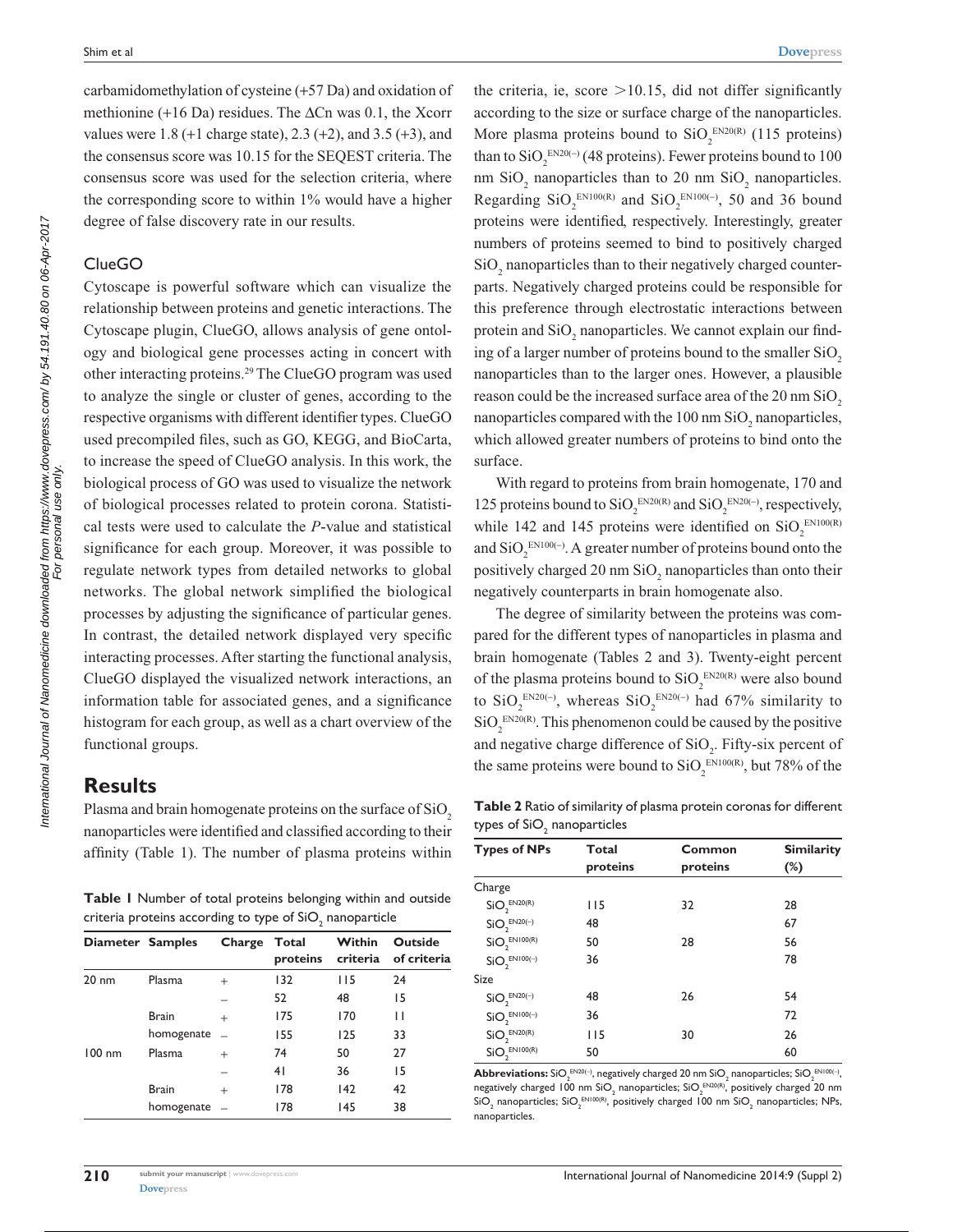**Table 3** Ratio of similarity of brain homogenate protein coronas for different types of SiO $_{\textrm{\tiny{2}}}$  nanoparticles

| <b>Types of NPs</b>                   | <b>Total</b> | Common   | <b>Similarity</b><br>$(\%)$ |  |
|---------------------------------------|--------------|----------|-----------------------------|--|
|                                       | proteins     | proteins |                             |  |
| Charge                                |              |          |                             |  |
| SiO <sub>2</sub> <sup>EN20(R)</sup>   | 170          | 98       | 58                          |  |
| $SiO2EN20(-)$                         | 125          |          | 78                          |  |
| SiO <sub>2</sub> <sup>EN100(R)</sup>  | 142          | 97       | 68                          |  |
| $SiO2EN100(-)$                        | 145          |          | 67                          |  |
| <b>Size</b>                           |              |          |                             |  |
| $\mathsf{SiO}_2^{\ \mathsf{EN20(-)}}$ | 125          | 102      | 82                          |  |
| $SiO2EN100(-)$                        | 145          |          | 70                          |  |
| SiO <sub>2</sub> <sup>EN20(R)</sup>   | 170          | $ $  4   | 67                          |  |
| SiO <sub>2</sub> <sup>EN100(R)</sup>  | 142          |          | 80                          |  |

 ${\bf Abbreviations:}$   ${\rm SiO_2}^{\rm EN20(-)},$  negatively charged 20 nm  ${\rm SiO_2}$  nanoparticles;  ${\rm SiO_2}^{\rm EN100(-)},$ negatively charged 100 nm SiO<sub>2</sub> nanoparticles; SiO<sub>2</sub>  $^{EN20(R)}$ , positively charged 20 nm SiO $_2$  nanoparticles; SiO $_2^{\, \text{\tiny{EN100(R)}}}$ , positively charged 100 nm SiO $_2$  nanoparticles; NPs, nanoparticles.

same proteins were bound to  $SiO_2^{\text{EN100(-)}}$ . Comparing nanoparticles with the same charge as those mentioned above, 20 nm  $SiO<sub>2</sub>$  had less similarity than 100 nm  $SiO<sub>2</sub>$ , which could be due to the higher number of proteins bound onto 20 nm  $\text{SiO}_2$  than onto 100 nm  $\text{SiO}_2$ . For the positively charged nanoparticles, the similarity was 26% to  $SiO_2^{EN20(R)}$  and 60% to  $SiO_2^{EN100(R)}$ . Fifty-four percent of the same proteins were bound to  $SiO_2^{\text{EN20(-)}}$  and 72% of the same proteins were bound to  $SiO_2^{\text{EN100(-)}}$ .

Unlike plasma proteins, proteins from brain homogenate showed the higher degree of similarity. When they were compared according to size and charge, a similar percentage was shown between the two groups. Approximately 70% of the same proteins were bound to both  $SiO_2^{\text{EN20(R)}}$  and  $SiO_2^{\text{EN20(-)}},$ and also to  $SiO_2^{EN100(R)}$  and  $SiO_2^{EN100(-)}$ . Similar results were found when they were compared according to charge, ie, 20 nm and 100 nm  $SiO<sub>2</sub>$  had approximately 75% similarity at positive and negative charges.

Proteins within the criteria were further analyzed using ClueGO, one of the Cytoscape plugins, which provides the gene ontology and biological processes of proteins. Each biological process was represented by their colored circular dots. In plasma, proteins involved in the acute inflammatory response and cholesterol transport pathways were bound mainly onto  $SiO_2^{\text{EN20(-)}}$  (Figure 1). In brain homogenate,  $SiO_2^{\text{EN20(-)}}$  bound with proteins involved in the acetyl-CoA metabolic process, endocytosis, protein folding, glycolysis, energy-coupled proton transport, protein polymerization, and regulation of neurotransmitters. For plasma proteins bound onto  $SiO_2^{\text{EN100(-)}}$ , the result was similar to that for  $SiO_2^{\text{EN20(-)}},$  where proteins involved in the acute inflammatory response and cholesterol transport were found in addition to blood coagulation proteins.

Proteins involved in the acetyl-CoA metabolic process, endocytosis, and protein folding from brain homogenate bound to both  $\text{SiO}_2^{\text{EN100(-)}}$  and  $\text{SiO}_2^{\text{EN20(-)}},$  along with proteins involved in microtubule-based movement, negative regulation of microtubule depolymerization, and RNA splicing.

As with  $\text{SiO}_2^{\text{EN20(-)}},$  proteins involved in the acute inflammatory response bound to  $SiO_2^{\text{EN20(R)}}$ , including proteins from glycolysis, protein polymerization, and the biosynthetic process for adenosine diphosphate (Figure 2). In brain homogenate,  $SiO_2^{\text{EN20(R)}}$  bound with proteins from endocytosis and protein folding, as in case with  $SiO_2^{\text{EN20(-)}}$ ; moreover, proteins involved in cell morphogenesis, including those for differentiation, biosynthesis of adenosine diphosphate, glucose catabolism, regulation of axon diameter, RNA splicing, amino acid metabolism, and microtubule-based movement, were also found. The plasma protein results for  $SiO_2^{\text{EN20(R)}}$ were similar to those for  $SiO_2^{\text{EN100(-)}}$  with proteins involved in blood coagulation and the acute inflammatory response being found in the protein corona. In  $SiO_2^{\text{EN20(R)}}$ , similar proteins of brain homogenate from protein folding, RNA splicing, and negative regulation of microtubule depolymerization were found in the protein corona, in addition to proteins involved in the metabolism of cellular polysaccharides, the biosynthetic process for adenosine diphosphate, protein polymerization, glucose catabolism, and amino acid metabolism.

## **Discussion**

The protein corona on nanoparticles may play a key role in their interactions with cells for endocytosis and their involvements in tissue level, leading to the overall toxicity or beneficial effects of an organism. Commonly, albumin, lipoprotein, acute-phase protein, immunoglobulin, complement components, and coagulation factors in human plasma would be adsorbed onto nanoparticles. Meanwhile, other proteins may specifically bind to nanoparticles depending on their properties, including size, surface charge, and shape.<sup>30,31</sup>

From analyses of proteomic data by LC-MS/MS, the numbers of bound proteins in plasma and brain homogenate were different for each type of  $\mathrm{SiO}_2$  nanoparticle. More proteins bound to positively charged 20 nm  $\mathrm{SiO}_2$  than to 100 nm nanoparticles. Positively charged  $SiO_2$  were prepared using adsorption of arginine, which led to a reduction in the number of deprotonated silanol groups, probably type (II), and a stabilization of protein–protein interactions on the surface of the nanoparticle. More proteins from brain homogenate bound to both types of SiO<sub>2</sub> nanoparticle, irrespective of particle size or shape.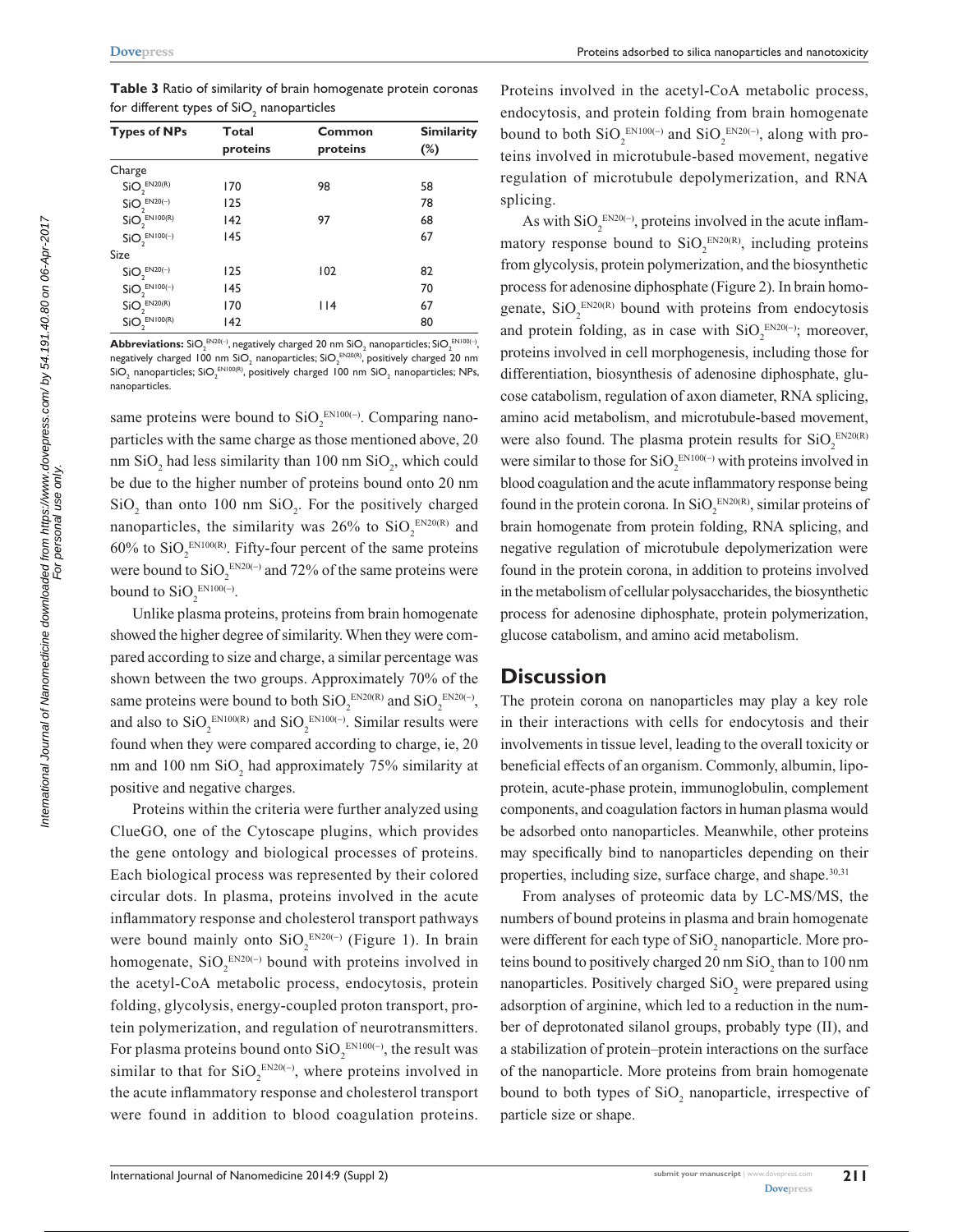

**Figure I** Visualized biological processes associated with binding of proteins from plasma and brain homogenate with SiO<sub>2</sub> nanoparticles. **(A**) Plasma and negatively charged 20 nm SiO<sub>2</sub> nanoparticles, **(B**) plasma and negatively charged 100 nm SiO<sub>2</sub> nanoparticles, **(C**) brain homogenate and negatively charged 20 nm SiO<sub>2</sub> nanoparticles, and **(D**) brain homogenate and negatively charged 100 nm SiO $_{\textrm{\tiny{2}}}$  nanoparticles. **Abbreviation:** BH, brain homogenate.

Each nanoparticle was compared for its similarity and difference between bound proteins from plasma or brain homogenate. In our previous report, when ZnO nanoparticles were compared, greater differences were found between the two different sizes of nanoparticles instead of between charge differences. Various proteins were adsorbed, depending on the type of nanoparticle. On the other hand,  $SiO<sub>2</sub>$  did not show any tendency of similarity and difference among different  $SiO<sub>2</sub>$ NPs by their sizes and charges. Other published papers also report differential adsorption onto the surface of nanoparticles, depending on their size, surface charge, and different cell media, which would affect the cellular interactions in the next stage of nanoparticles' pathways.<sup>32,33</sup> These discordances could be resulted in determining different biological activities.

In comparison with results for ZnO and  $SiO_2$  nanoparticles against plasma, mainly lipoprotein, acute-phase protein, and proteins involved in the coagulation and complement pathways bound with both nanoparticles, and interestingly, albumin or immunoglobulin only bound to SiO<sub>2</sub>, not ZnO nanoparticles. Other publications suggest that proteins present at high concentration would adhere to the surface of nanoparticles first, followed by exchanges with higher affinity proteins.<sup>34,35</sup> For instance, albumin might have a lower affinity for ZnO, whereas it would have a higher affinity for  $SiO_2$ . On the other hand, lipoprotein, acute-phase proteins, and coagulation and complement factors in plasma seemed to bind strongly with ZnO and SiO<sub>2</sub> nanoparticles.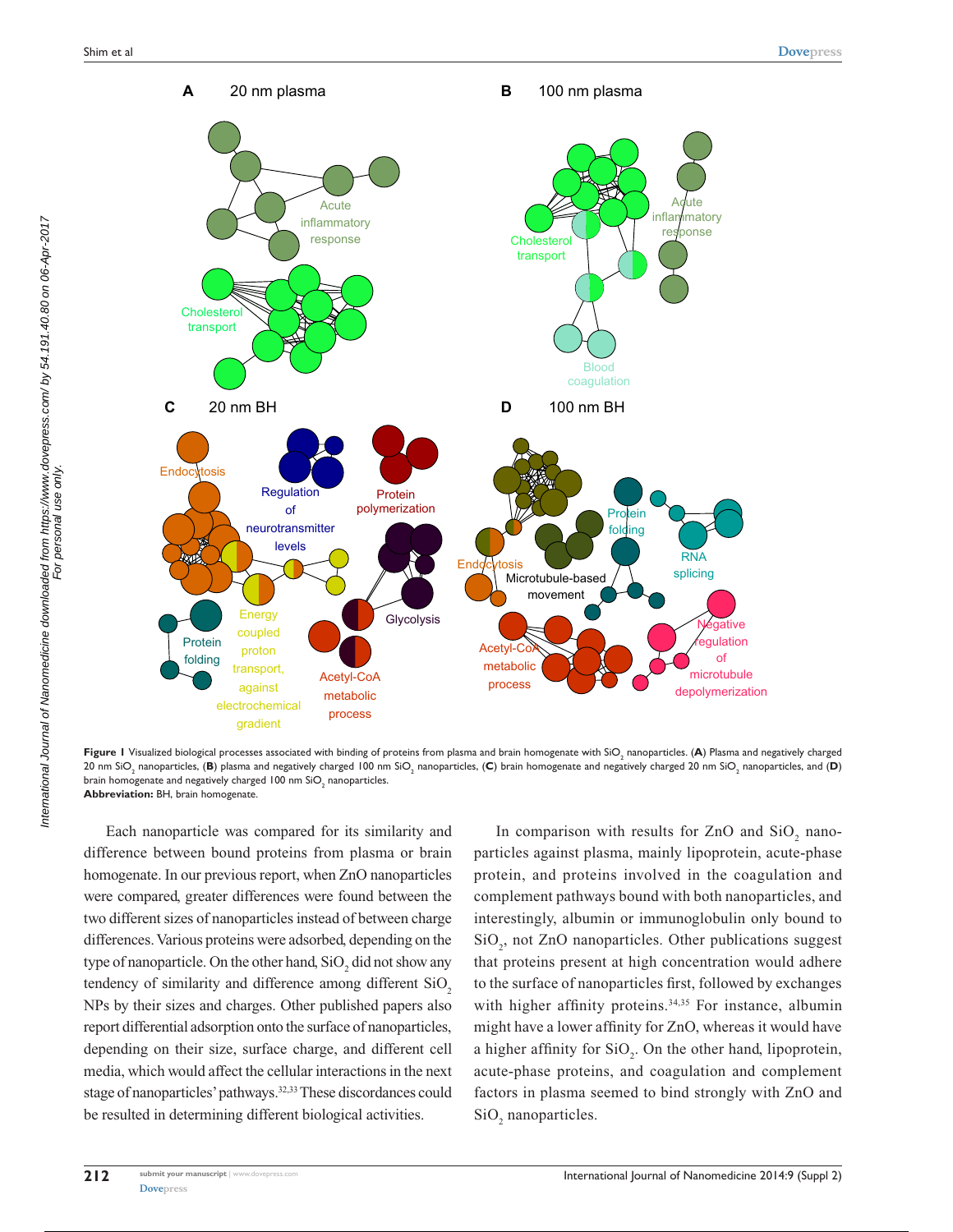

 ${\sf Figure~2}$  Visualized biological processes associated with binding of proteins from plasma and brain homogenate with SiO<sub>2</sub> nanoparticles. (**A**) Plasma and positively charged 20 mm SiO<sub>2</sub> nanoparticles, (**B**) plasma and positively charged 100 mm SiO<sub>2</sub> nanoparticles, (**C**) brain homogenate and negatively charged 20 nm SiO<sub>2</sub> nanoparticles, and (**D**) brain homogenate and positively charged 100 mm SiO $_{\rm 2}$  nanoparticles.

**Abbreviations:** BH, brain homogenate; ADP, adenosine diphosphate; RNA, ribonucleic acid.

Apolipoprotein E is another interesting protein found in the protein corona. Previously, flexible hinge regions of apolipoproteins were suggested to participate in binding interactions with ZnO and other nanoparticles, particularly given that apolipoprotein E could be involved as a mediator when nanoparticles cross the blood–brain barrier.<sup>36-38</sup> There is some evidence that inhalation or dermal delivery of  $\rm SiO_2$  nanoparticles resulted in crossing of the blood–brain barrier.<sup>39,40</sup> Therefore, if  $SiO<sub>2</sub>$  entered in the blood stream, binding to apolipoprotein E might play a role in crossing the blood–brain barrier.

Another interesting protein was fibrinogen from plasma, which existed in high concentrations of approximately 170 µg/mL. Fibrinogen is involved in many biological processes in the body from blood coagulation, promotion of attachment of immune cells, such as macrophages, monocytes, and neutrophils, to binding with extracellular and foreign surfaces.  $SiO_2$  nanoparticles could induce blood coagulation or an acute inflammatory response via adsorbed fibrinogen. In a previous study, gold nanoparticles caused unfolding of fibrinogen and enhanced the interaction between fibrinogen and the integrin receptor, Mac-1.<sup>41</sup> Fibrinogen and complement proteins were abundantly adsorbed, indicating that interaction between fibrinogen/complement proteins and  $\mathrm{SiO}_2$  may lead to an inflammatory response. For example, complement proteins bound to carbon nanotubes can induce complement activation via both classical and alternative pathways.42 Other reports suggest that interaction between plasma components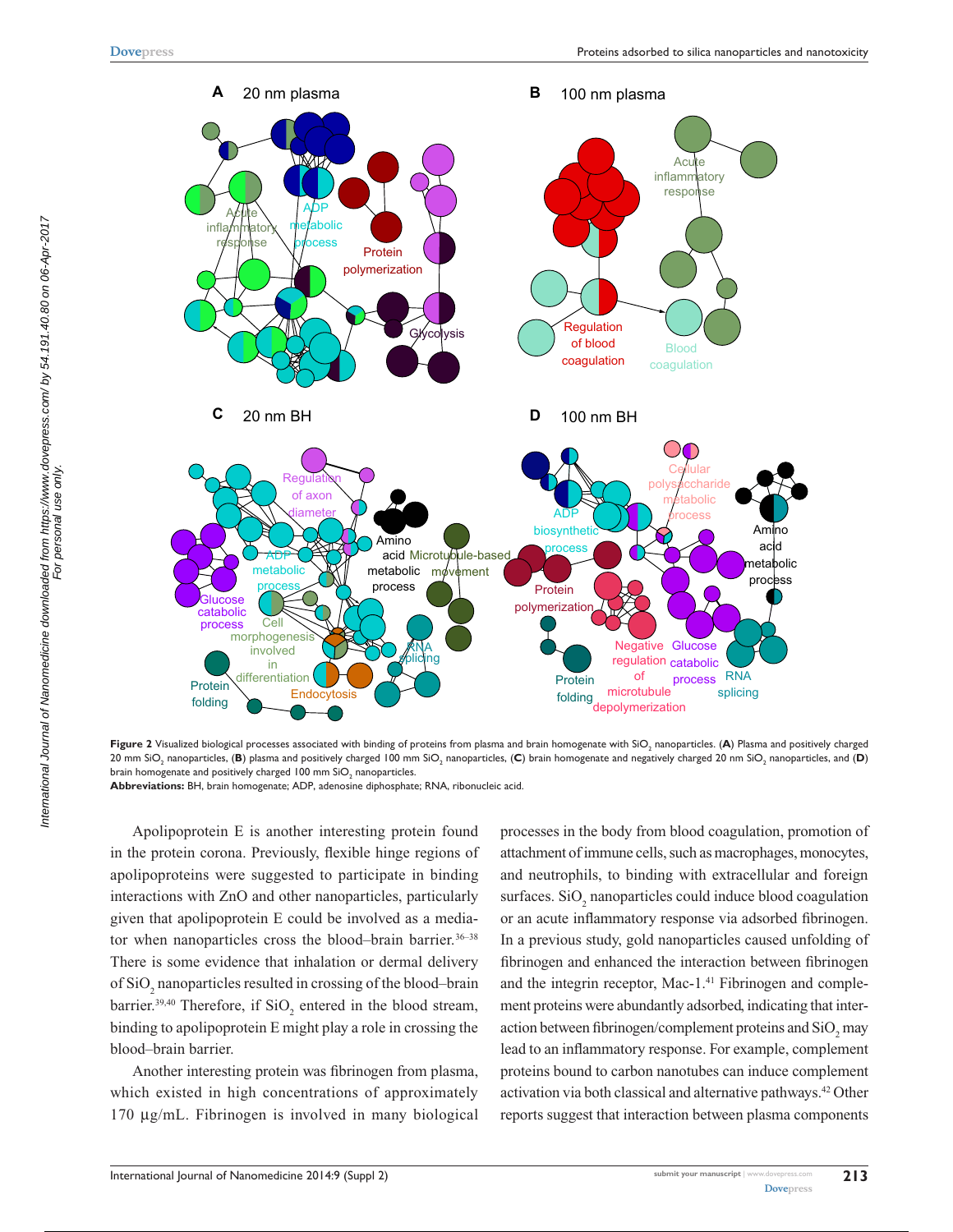and nanoparticles can cause hemolysis, aggregation of thrombocytes, and activation of complement.<sup>43,44</sup>

Tubulin was the major protein bound onto the surface of SiO<sub>2</sub> nanoparticles in brain homogenate. Protein ontology from ClueGO clearly indicates the biological process of tubulin. A recent report suggests that cytotoxicity and cell death are initiated by the interactions between tubulin and fullerene and involve disruption of the cytoskeleton and accumulation of autophagic vacuoles.<sup>45</sup> Hence, interaction between nanoparticles and tubulin could also initiate disruption of the cytoskeleton, leading to accumulation of autophagic vacuoles.

Disruption of protein folding by  $SiO_2$  is becoming a popular research topic, in particular because of its potential involvement in a number of neurodegenerative diseases, such as Alzheimer's disease and Parkinson's disease. Currently, there is no indication that nanoparticles can cause protein fibrillation or neurodegenerative disease, but protein unfolding would affect the loss in their protein functions due to binding onto the surface of nanoparticles. In addition, these altered conformation of proteins might also initiate protein aggregations in their contributions protein misfolding diseases.<sup>46</sup>

## **Conclusion**

 $\mathrm{SiO}_2$  nanoparticles bound mainly with albumin, lipoprotein, and proteins related to coagulation and complement system in plasma, and with tubulin in brain homogenate. The composition of the protein corona may determine the fate of nanoparticles in vivo. Other proteins could also interact with nanoparticles via proteins adsorbed at the first layer, making additional layers of protein corona. On the other hand, particle–protein interactions could be different upon endocytosis, affecting the function and conformations of proteins on the surface of other particles, as well as signal transduction.

# **Acknowledgments**

This research was supported by grants from the Ministry of Food and Drug Safety in 2011 (10182MFDS991) and from the Korean National Research Foundation (2012R1A2A2A03046819).

# **Disclosure**

The authors report no conflicts of interest in this work.

## **References**

1. Liu D, He X, Wang K, He C, Shi H, Jian L. Biocompatible silica nanoparticles-insulin conjugates for mesenchymal stem cell adipogenic differentiation. *Bioconjug Chem*. 2010;21(9):1673–1684.

- 2. Park JH, Gu L, von Maltzahn G, Ruoslahti E, Bhatia SN, Sailor MJ. Biodegradable luminescent porous silicon nanoparticles for in vivo applications. *Nat Mater*. 2009;8(4):331–336.
- 3. Tarn D, Ashley CE, Xue M, Carnes EC, Zink JI, Brinker CJ. Mesoporous silica nanoparticle nanocarriers: biofunctionality and biocompatibility. *Acc Chem Res*. 2013;46(3):792–801.
- 4. Barandeh F, Nguyen PL, Kumar R, et al. Organically modified silica nanoparticles are biocompatible and can be targeted to neurons in vivo. *PLoS One*. 2012;7(1):e29424.
- 5. Dragic P, Kucera C, Furtick J, Guerrier J, Hawkins T, Ballato J. Brillouin spectroscopy of a novel baria-doped silica glass optical fiber. *Opt Express*. 2013;21(9):10924–10941.
- 6. Watanabe W, Kuroda D, Itoh K, Nishii J. Fabrication of Fresnel zone plate embedded in silica glass by femtosecond laser pulses. *Opt Express*. 2002;10(19):978–983.
- 7. Mai WX, Meng H. Mesoporous silica nanoparticles: a multifunctional nano therapeutic system. *Integr Biol (Camb)*. 2013;5(1):19–28.
- 8. Trewyn BG, Giri S, Slowing II, Lin VS. Mesoporous silica nanoparticle based controlled release, drug delivery, and biosensor systems. *Chem Commun (Camb)*. 2007(31):3236–3245.
- 9. Wang K, He X, Yang X, Shi H. Functionalized silica nanoparticles: a platform for fluorescence imaging at the cell and small animal levels. *Acc Chem Res*. 2013;46(7):1367–1376.
- 10. Park YH, Bae H, Jang Y, et al. Effect of the size and surface charge of silica nanoparticles on cutaneous toxicity. *Mol Cell Toxicol*. 2013;9(1):67–74.
- 11. Musa M, Kannan T, Masudi Sa, Rahman I. Assessment of DNA damage caused by locally produced hydroxyapatite-silica nanocomposite using Comet assay on human lung fibroblast cell line. *Mol Cell Toxicol*. 2012;8(1):53–60.
- 12. Ahamed M. Silica nanoparticles-induced cytotoxicity, oxidative stress and apoptosis in cultured A431 and A549 cells. *Hum Exp Toxicol*. 2013;32(2):186–195.
- 13. Lai JC, Ananthakrishnan G, Jandhyam S, et al. Treatment of human astrocytoma U87 cells with silicon dioxide nanoparticles lowers their survival and alters their expression of mitochondrial and cell signaling proteins. *Int J Nanomedicine*. 2010;5:715–723.
- 14. Duan J, Yu Y, Li Y, Sun Z. Cardiovascular toxicity evaluation of silica nanoparticles in endothelial cells and zebrafish model. *Biomaterials*. 2013;34(23):5853–5862.
- 15. Park EJ, Park K. Oxidative stress and pro-inflammatory responses induced by silica nanoparticles in vivo and in vitro. *Toxicol Lett*. 2009;184(1):18–25.
- 16. Yu Y, Li Y, Wang W, et al. Acute toxicity of amorphous silica nanoparticles in intravenously exposed ICR mice. *PLoS One*. 2013;8(4): e61346.
- 17. Xie G, Sun J, Zhong G, Shi L, Zhang D. Biodistribution and toxicity of intravenously administered silica nanoparticles in mice. *Arch Toxicol*. 2010;84(3):183–190.
- 18. Liu T, Li L, Teng X, et al. Single and repeated dose toxicity of mesoporous hollow silica nanoparticles in intravenously exposed mice. *Biomaterials*. 2011;32(6):1657–1668.
- 19. Ye Y, Liu J, Xu J, Sun L, Chen M, Lan M. Nano-SiO2 induces apoptosis via activation of p53 and Bax mediated by oxidative stress in human hepatic cell line. *Toxicol In Vitro*. 2010;24(3):751–758.
- 20. Xu Z, Chou L, Sun J. Effects of SiO2 nanoparticles on HFL-I activating ROS-mediated apoptosis via p53 pathway. *J Appl Toxicol*. 2012;32(5):358–364.
- 21. Passagne I, Morille M, Rousset M, Pujalte I, L'Azou B. Implication of oxidative stress in size-dependent toxicity of silica nanoparticles in kidney cells. *Toxicology*. 2012;299(2–3):112–124.
- 22. Ye Y, Liu J, Chen M, Sun L, Lan M. In vitro toxicity of silica nanoparticles in myocardial cells. *Environ Toxicol Pharmacol*. 2010;29(2): 131–137.
- 23. Rim K, Kim S, Song S, Park J. Effect of cerium oxide nanoparticles to inflammation and oxidative DNA damages in H9c2 cells. *Mol Cell Toxicol*. 2012;8(3):271–280.